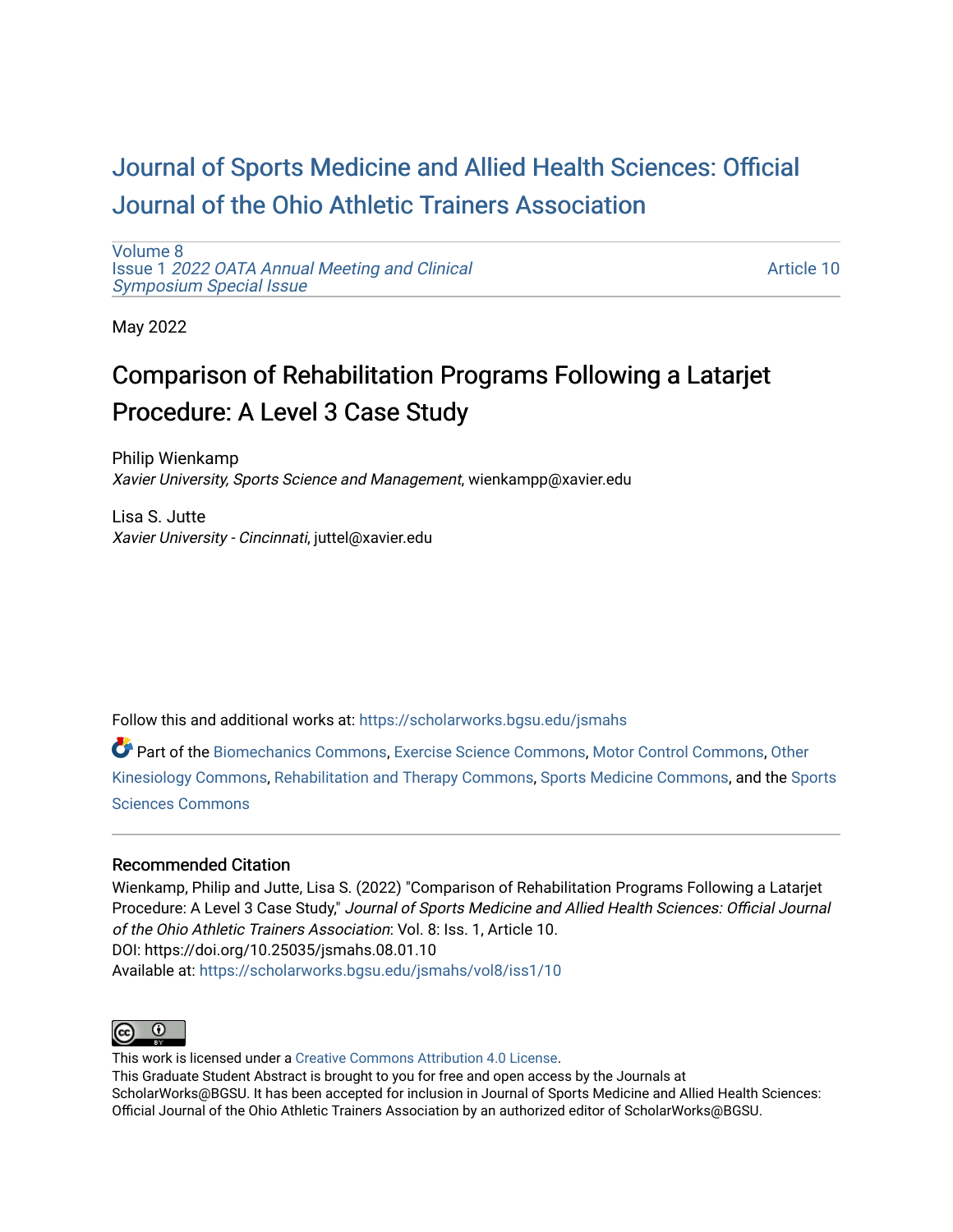### *Comparison of Rehabilitation Programs Following a Latarjet Procedure: A Level 3 Case Study*

Philip Wienkamp, Lisa Jutte, PhD, AT, ATC Xavier University, Department of Sports Science and Management

#### *OBJECTIVE*

Anterior shoulder dislocations cause chronic disability, often requiring surgery. Latarjet procedures are considered when the anterior glenoid fractures during shoulder dislocation. Latariet procedures show positive outcomes with low dislocation recurrence rates, although rehabilitation guidelines are not well established. This Level-3 CASE report will compare two rehabilitation protocols.

#### *MEDICAL.HISTORY*

A 15-year-old, male, high school football player, with a history of shoulder dislocation treated with an anterior inferior capusulolabral repair and rehabilitation just 11 months prior, presented to the athletic trainer during practice with an anterior and internally rotated left humeral head indicative of an anterior shoulder dislocation. Onsite reduction by the athletic trainer failed, so the patient was referred to the team physician.

#### *DIFFERENTIAL.DIAGNOSIS*

Anterior shoulder instability, shoulder dislocation, Hill-Sach's lesion, labral tear, glenoid fracture

### *TREATMENT*

The physician successfully relocated the shoulder. X-rays were negative for fractures, so the physician prescribed a twelve-day Prednisone taper, 30 days of Naprosyn, and aggressive rehabilitation. After three weeks of therapy, the patient's pain and overhead movement apprehension had not improved. Therefore, the physician suggested arthroscopy and Latarjet procedure. Arthroscopy revealed a glenoid fracture fragment in the anterior joint capsule,

explaining the patient's continued disability. The physician performed the Latarjet procedure by relocating the coracoid process to the anterior inferior glenoid, at the fracture site. The physician, physical therapist, and athletic trainer designed the rehabilitation protocol. Weeks 1-3 focused on wrist and elbow AAROM and PROM, progressed to shoulder PROM, and scapular isometrics. After week 3 the patient's sling use was tapered. Weeks 4-9 included: shoulder joint mobilization; shoulder AAROM and AROM exercise; shoulder internal rotation, external rotation strengthening, as well as scapular movement, strength, and rhythmic stabilization. Weeks 10-15 incorporated shoulder strength training below 90° of shoulder flexion. Weeks 16-20 continued strength gains and introduced plyometrics, sports related activity, and team lifting.

### *RELATED.LITERATURE*

Murphy et al. showed promising results with their Latarjet rehabilitation protocol. Key differences between Murphy et al.'s 8-week protocol and the case report patient's protocol include immobilization timeframe, early integration of shoulder isometric exercises, and X-rays to determine progression. Murphy et al. discontinued immobilization after 1 week and progressed to elbow and shoulder isometrics, core training, low intensity running, and kicking drills in week 2. At week 6, X-rays of the glenoid fracture site demonstrated full bony fusion, therefore Murphy et al. assumed shoulder stability and progressed the patient to overhead loading and contract drills. During week 8, the patient began full